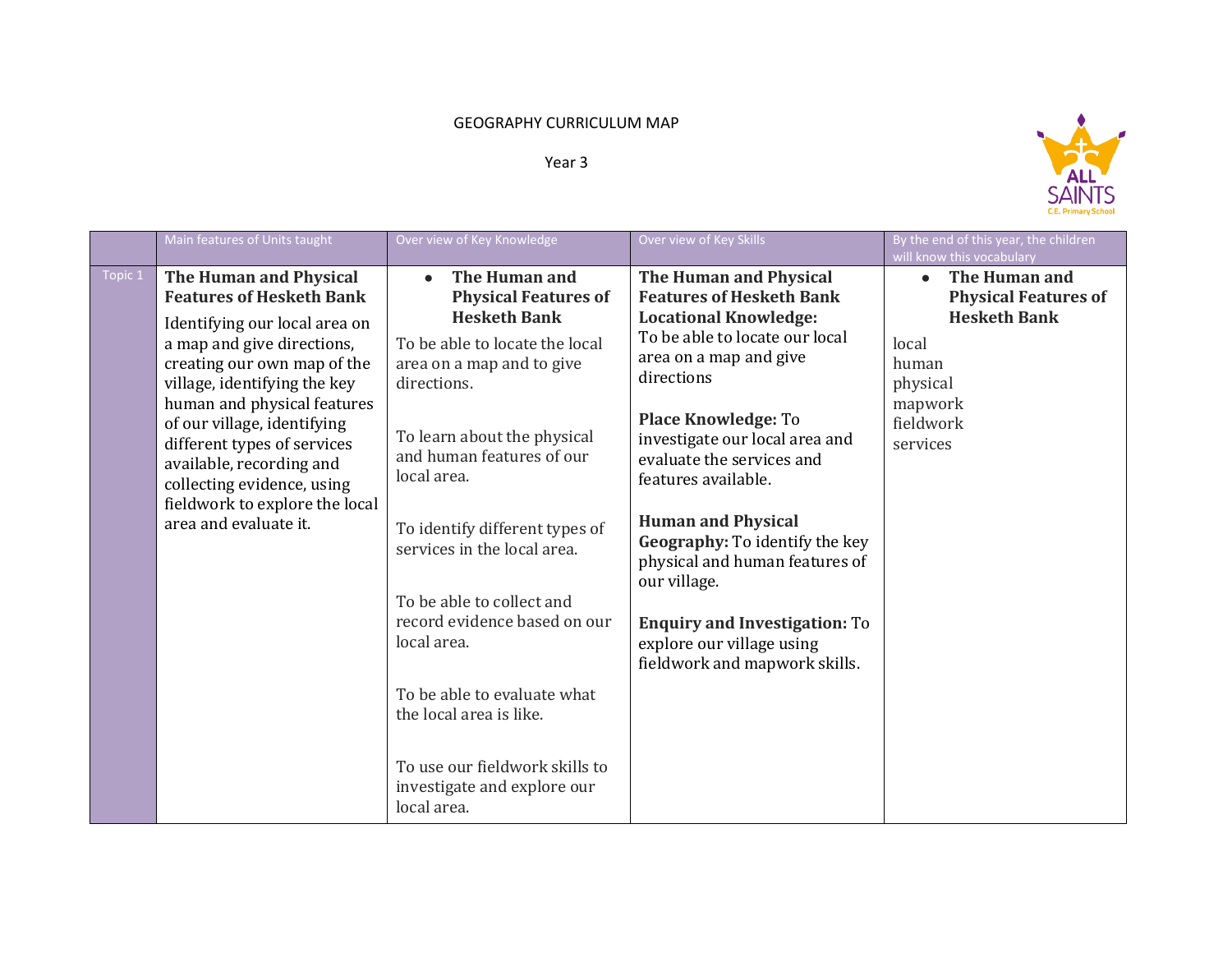| Topic 2 | <b>Extreme Weather</b>                                                                                                                                                                                                                                                                                     | To use mapwork to create and<br>explore maps of our village.<br><b>Extreme Weather</b>                                                                                                                                                                                                                                                                                                                                                                                                                                                                                                                                                                                                                                                                                            | <b>Extreme Weather</b>                                                                                                                                                                                                                                                                                                                                                                                                                                                                                                                   | <b>Extreme Weather</b>                                                                                                    |
|---------|------------------------------------------------------------------------------------------------------------------------------------------------------------------------------------------------------------------------------------------------------------------------------------------------------------|-----------------------------------------------------------------------------------------------------------------------------------------------------------------------------------------------------------------------------------------------------------------------------------------------------------------------------------------------------------------------------------------------------------------------------------------------------------------------------------------------------------------------------------------------------------------------------------------------------------------------------------------------------------------------------------------------------------------------------------------------------------------------------------|------------------------------------------------------------------------------------------------------------------------------------------------------------------------------------------------------------------------------------------------------------------------------------------------------------------------------------------------------------------------------------------------------------------------------------------------------------------------------------------------------------------------------------------|---------------------------------------------------------------------------------------------------------------------------|
|         | <b>Exploring Earth's extreme</b><br>climates, understanding the<br>water cycle in different parts<br>of the world, learning about<br>extreme weathers and the<br>effects these have on people<br>around the world,<br>understanding how tectonic<br>plates are split across the<br>world and their impact. | To be able to explore the<br>Earth's extreme climates by<br>investigating what climates<br>are on our planet and finding<br>out about the hottest, wettest,<br>coldest and driest places on<br>Earth.<br>To be able to find out about<br>the water cycle and how it<br>works to result in different<br>levels of rainfall in different<br>parts of the world.<br>To be able to investigate a<br>variety of extreme weathers,<br>such as tropical storms, floods,<br>lightning, hurricanes and<br>tornadoes, and the effects on<br>people and the landscape.<br>To be able to explore how the<br>Earth's surface is split up into<br>tectonic plates and the<br>resulting earthquakes that<br>occur when they move.<br>To find out how tsunamis are<br>caused by earthquakes under | Locational Knowledge: To be<br>able to identify where extreme<br>weathers take place.<br><b>Place Knowledge: To</b><br>understand why extreme<br>weathers happen in certain<br>places and to identify key points<br>where tectonic plates lie.<br><b>Human and Physical</b><br>Geography: To identify the key<br>human and physical features of<br>where volcanoes and other<br>extreme weathers can occur.<br><b>Enquiry and Investigation:</b><br>Researching/watching videos to<br>discover the effects of these<br>extreme weathers. | tectonic plates<br>tsunami<br>volcano<br>earthquake<br>hurricane<br>tropical<br>extreme weather<br>climate<br>water cycle |